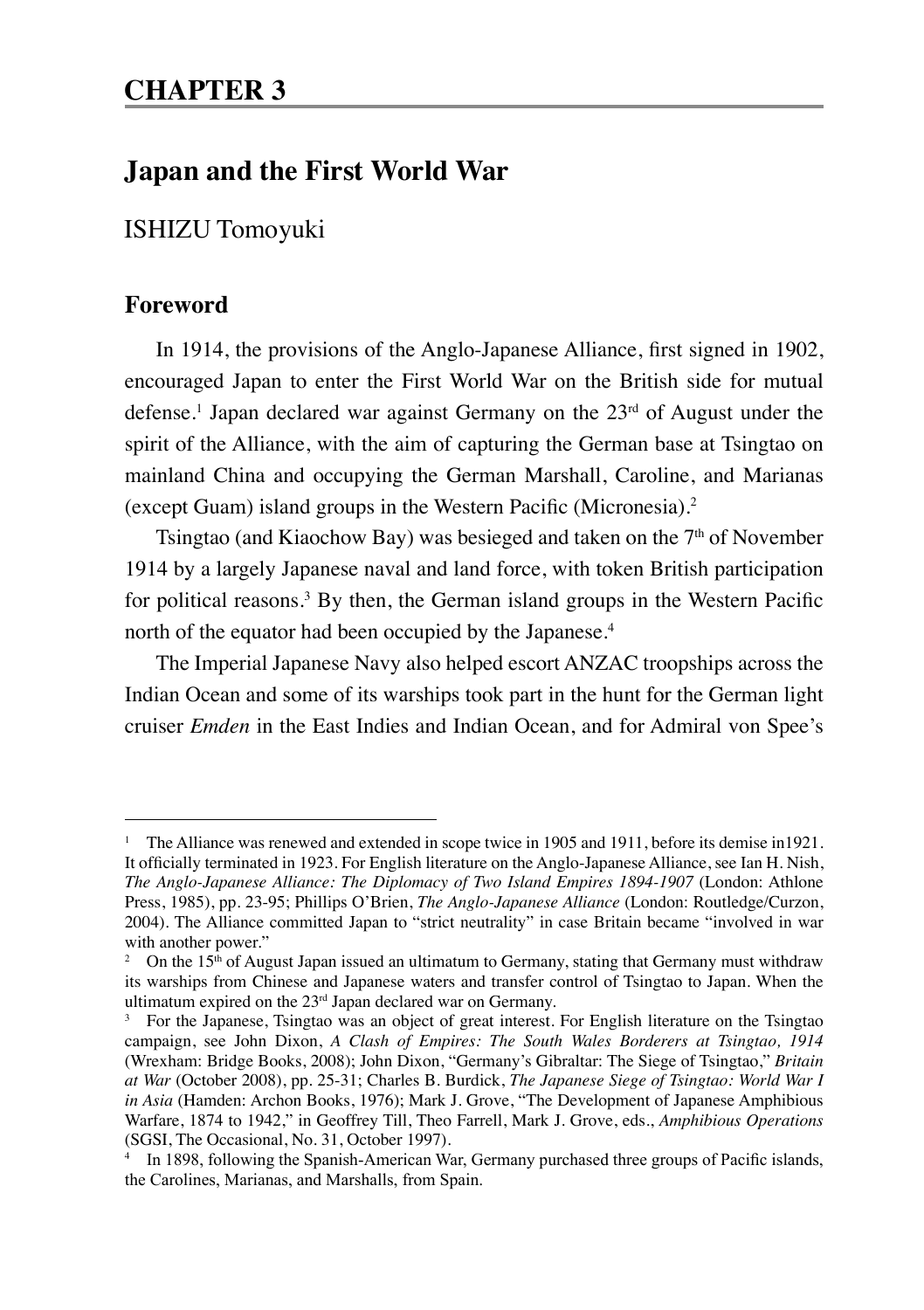German East Asiatic Squadron in the Pacific Ocean.<sup>5</sup>

Until 1917, however, the Japanese forces stayed mainly in the Asia-Pacific region.

## **1. Japan's Decisions for War**

Anglo-Japanese relations before and at the outbreak of the First World War were not cordial; they were far from it.<sup>6</sup>

Britain withdrew its earlier request for Japan to join the War, and when Japan did declare war on Germany, Britain maintained that Japan had to limit the scope of its military or naval operations to just off the coast of China, which naturally upset Japanese political as well as military leaders.7

This is because many British leaders quite correctly suspected that far from aiding the Allied cause in the War, the Japanese aimed simply to profit at the expense of the European powers' interests in the Asia-Pacific region.

Japan, for its part, regarded the outbreak of the War as a "god-given opportunity"

<sup>&</sup>lt;sup>5</sup> At the beginning of hostilities the larger units of the German East Asiatic Squadron under the command of Vice Admiral Maximilian von Spee were dispersed in central Pacific colonies on routine missions. The ships rendezvoused in the northern Marianas for coaling, and, with the exception of *Emden* which headed for the Indian Ocean, made their way to the west coast of South America. There the squadron destroyed a Royal Navy squadron at the Battle of Coronel before being itself destroyed at the Battle of the Falkland Islands.

<sup>6</sup> For example, the Australians were alarmed rather than reassured when, after the renewal of the Anglo-Japanese Alliance in 1905 the British withdrew ships from the Asia-Pacific in order to better counter German naval growth in the North Sea arguing that Japan could protect British interests in the region. Carl Bridge**,** "W. M. Hughes and Japan at the Paris Peace Conference and After, 1916-22: A New Assessment" (Paper presented at NIDS seminar, April 2012).

<sup>7</sup> For more details, see, for example, Ian H. Nish, *The Anglo-Japanese Alliance*, pp. 365-377; Ian H. Nish, *Alliance in Decline: A Study in Anglo-Japanese Relations 1908-23* (London: Athlone Press, 1972), pp. 115-157; Peter Lowe, *Great Britain and Japan, 1911-1915: A Study of British Far Eastern Policy* (London: Macmillan, 1969), pp. 177-219; Frederick R. Dickinson, "Japan" in Richard F. Hamilton, Holger H. Herwig, eds., *The Origins of World War Ⅰ* (New York: Cambridge University Press, 2003), pp. 300-336; S. C. M. Paine, *The Wars for Asia 1911-1949* (New York: Cambridge University Press, 2012), pp. 13-47.

At the outbreak of the First World War, the British feared German cruiser raids on their merchant shipping, and planned to run the Germans down by destroying their bases and communications. In the Pacific, the Allies allocated German bases north of the equator to Japan, and bases south of it to the British Empire.

Japanese forces bloodlessly occupied the Palau, Caroline, Marshall, and Marianas Islands, taking the bases at Yap, Ponape, and Jaluit. Japanese surveys revealed the potential fleet base of Truk, which the Germans had overlooked. The Imperial Japanese Navy searched for the fleeing Germans with the First and Second South Seas Squadrons' powerful fast battle cruisers and light cruisers.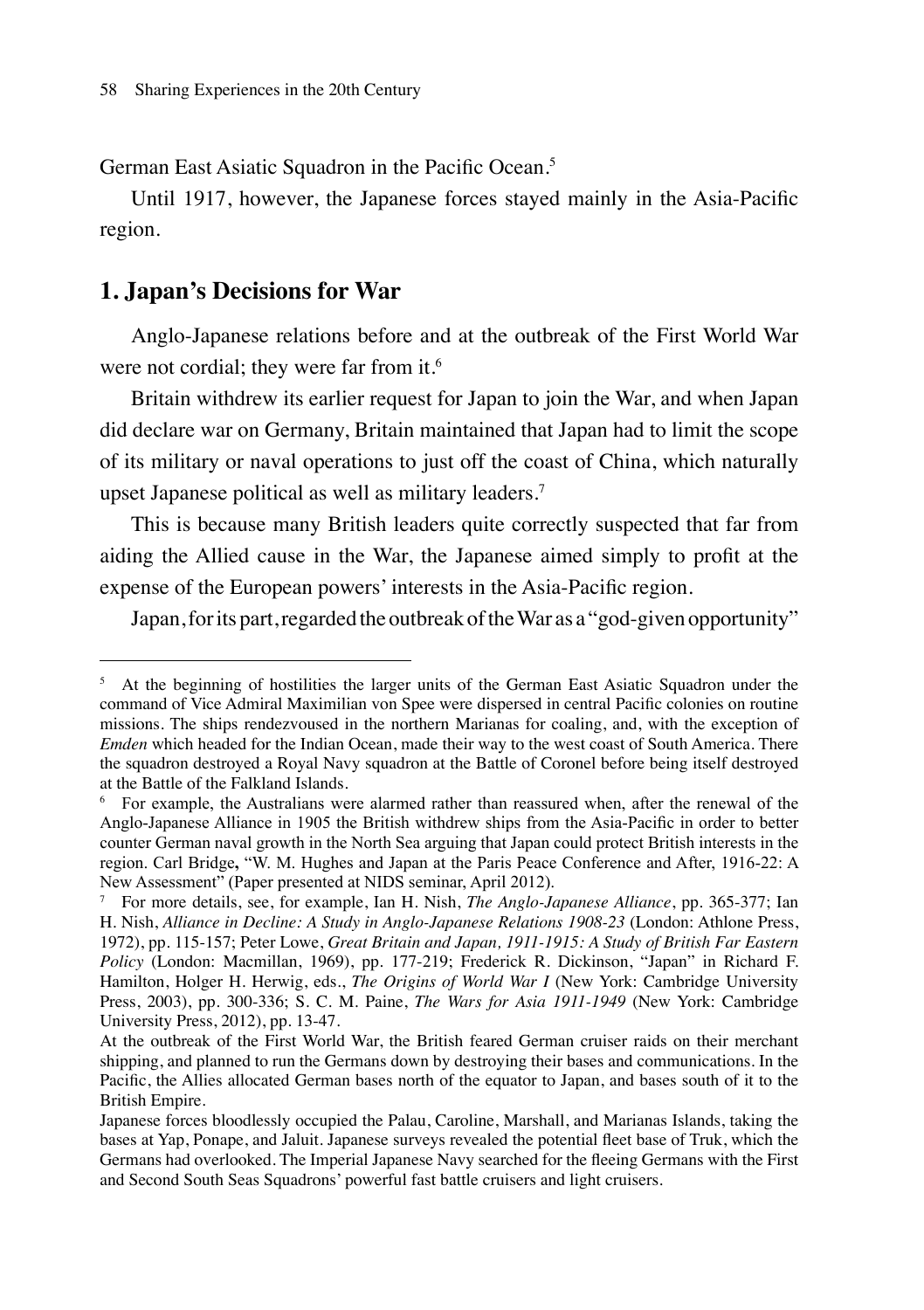to expel the Germans from the Asia-Pacific, establishing and strengthening its sphere of influence in the region, most notably in China. Japanese Foreign Minister Takaaki KATO expected that the War in Europe could spell opportunity for Japan to assert itself as the hegemon of the Asia-Pacific, and therefore took the government into the War although Japan was technically not obligated under the Anglo-Japanese Alliance.<sup>8</sup>

KATO was an early advocate of the Anglo-Japanese Alliance of 1902. For him, the key to Japan's world standing was steadily expanding economic privileges in China and continuing Japan's association with the world's greatest naval power and largest commercial presence on the Asian continent, Britain.

As he told the Japanese Cabinet on the  $7<sup>th</sup>$  of August 1914, participation in the War made sense "from the alliance friendship from which Britain's request derives." Given the declining enthusiasm for the Anglo-Japanese Alliance and glorification of German prowess among other influential circles in Japan, the speed and decisiveness with which the Foreign Minister responded to Britain's request for assistance takes on added significance.

Sakuzo YOSHINO, soon to gain celebrity status among the Japanese as the preeminent champion of democracy, saw it as "absolutely the most opportune moment" to advance Japan's standing in China.<sup>9</sup>

Marquis Kaoru INOUE, another important political figure at that time, welcomed the "solidarity of the national unity" that a renewed drive for influence on the continent would bring.

At the same time, however, the Japanese military, especially the Imperial Japanese Army, worried about potential Japanese losses in a military engagement

<sup>8</sup> In fact, KATO and a handful of his closest advisors single-handedly took the government into the war and KATO was the man most responsible for Japanese belligerence.

KATO's swift decision had two aims. The first was to affect the outcome of a turbulent domestic debate over Japan's governance. The second was to enhance Japan's position in Asia, the easiest option being to eject the vulnerable Germans.

The outbreak of the war in Europe was thus widely viewed by the Japanese as providing an opportunity to advance Japan's larger continental ambitions.

<sup>9</sup> Williamson Murray, Tomoyuki Ishizu, "Introduction to Japan and the United States," in Williamson Murray, Tomoyuki Ishizu, eds., *Conflicting Currents: Japan and the United States in the Pacific* (Santa Barbara: Praeger, 2010), pp. 1-17; Jonathan Bailey, *Great Power Strategy in Asia: Empire, Culture and Trade, 1905-2005* (Oxford: Routledge, 2007), pp. 61-84. For most of the Japanese, Shantung was an easy "steppingstone" to China.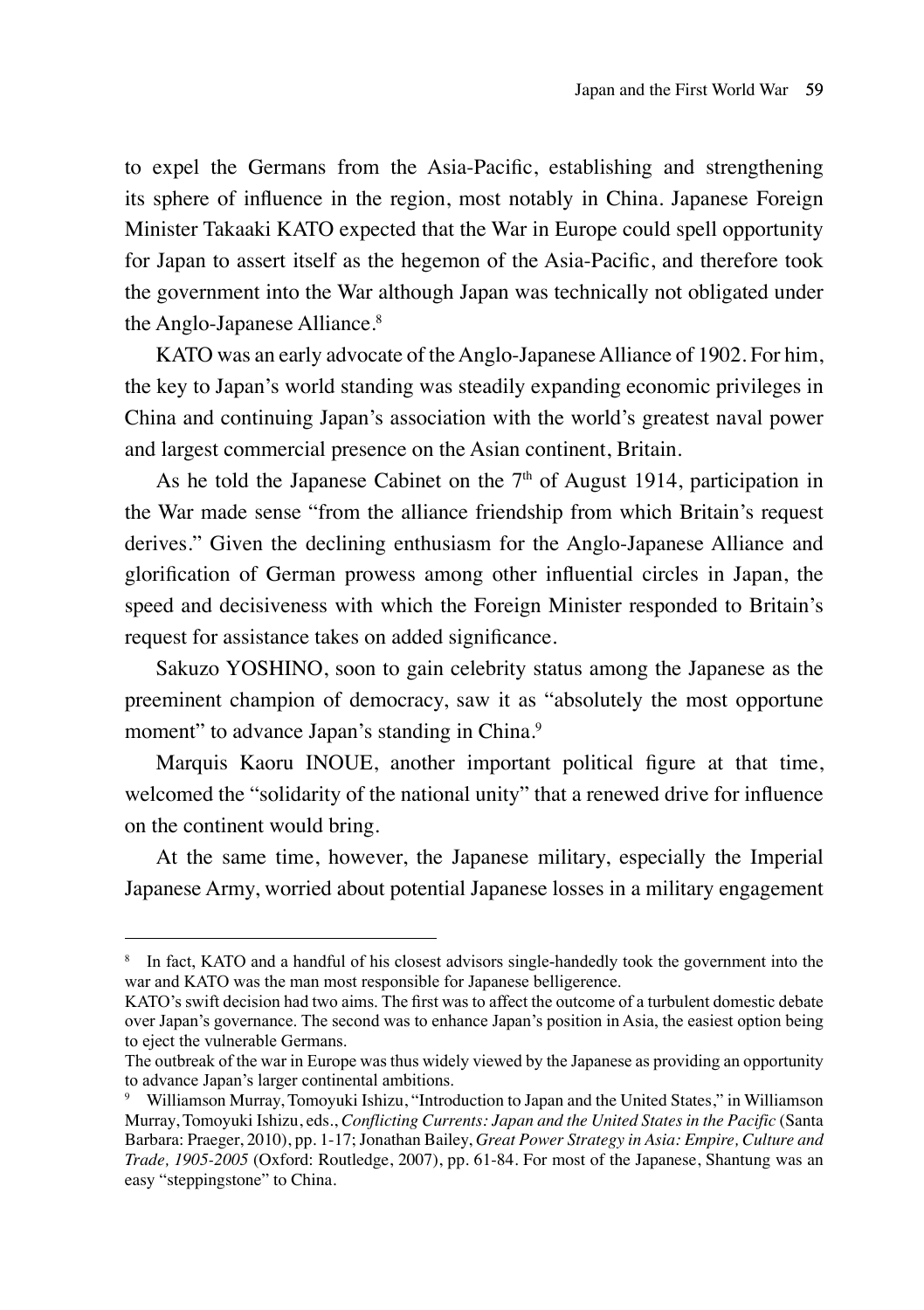with Germany. In fact, most of the military experts gave Germany a better than even chance of victory in Europe.10

Even the students of the First World War sometimes overlook Japan's role in the War, but there are four areas where, the author believes, Japanese commitment was important.

These are: (1) the landing and siege operations on the German base in China at Tsingtao, combined with the occupation of various islands in the Western Pacific; (2) the expedition against the Bolsheviks in Siberia from 1918 onwards; (3) exports of weapons and ammunitions to the Allied; and (4) the naval escort mission in the Mediterranean.

In addition, Japan was asked to contribute more to the Allied over the course of the First World War. These included: to send land forces to the Western and Eastern Fronts; to send a naval force to the American Atlantic coast; and to send an expedition to the Gulf of Aden or the Red Sea. However, the Japanese government turned all of them down mainly because of its military reasons.<sup>11</sup>

Let us now briefly examine the four areas in turn.

# **2. Japan in the Asia-Pacific Region**

Firstly, Japan was active over the entire course of the First World War in the Asia-Pacific region and the Indian Ocean, mainly by naval commitment. Japan's main contribution to the War was made by the efforts of its navy, not army, and even the army's operations could not have been carried out without naval support.

This includes, once again, the attack on the German base in China at

<sup>&</sup>lt;sup>10</sup> Germany for its part approached Japan in 1916 for a separate peace.

<sup>&</sup>lt;sup>11</sup> These Allied requests were presented over the course of the War, officially or not, and were on the whole not pursued if they were once rejected by Japan.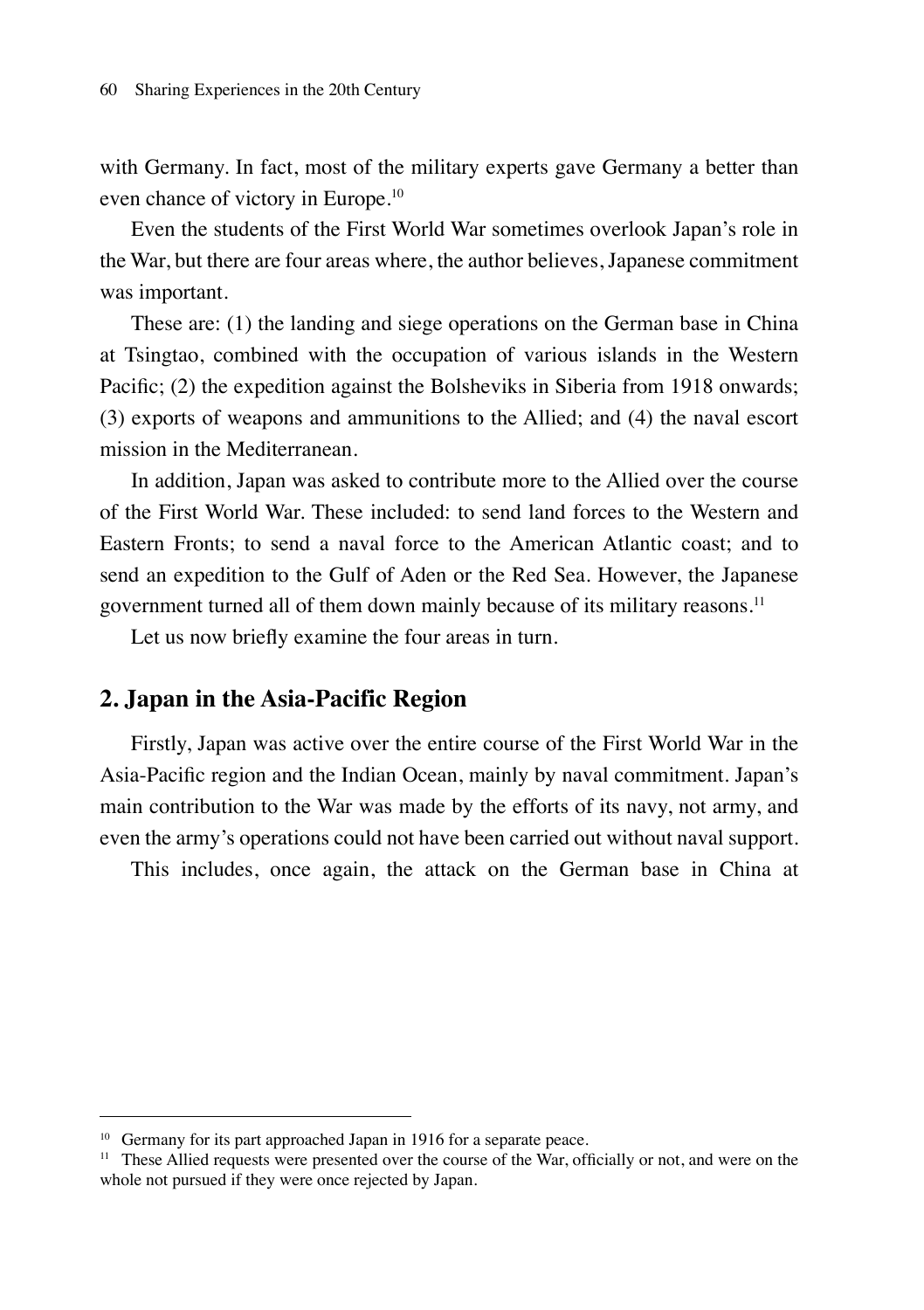Tsingtao, $12$  combined with the occupation of the German island groups in the Western Pacific,<sup>13</sup> hunting for the German East Asiatic Squadron in the Pacific Ocean, escorting ANZAC troopships across the Indian Ocean, and patrolling in the Pacific.

The Tsingtao Campaign was the first and the last Anglo-Japanese joint landing and siege operation in the First World War, which characterized the military

<sup>&</sup>lt;sup>12</sup> By 1914 there was a regular presence of foreign soldiers in Peking where they acted as Legation Guards in that city. Britain also had a presence in Tientsin and Weihaiwei in Shandong Province, Eastern China. In 1914, the 2nd Battalion of the South Wales Borderers was the British Legation Guard with two companies in Peking and a further two at Tientsin. They had, by the end of August that year, nearly completed two years of their tour of duty.

The Tsingtao campaign was a naval blockade followed by landing and siege operations. From the British side, the 2nd Battalion of the South Wales Borderers and a half battalion of the 36th Sikhs took part in the campaign. See Dixon, *A Clash of Empires*, pp. 13-37; Dixon, "Germany's Gibraltar," pp. 25-31.

By the time the operations against Tsingtao took place, aircraft from the Imperial Japanese Navy bombed ships in the harbor, wireless station, army camps, and so on. In fact, aircraft of the seaplane carrier *Wakamiya* became the first of its kind in the world to successfully attack land and sea targets. These planes would also take part in another military first: the first night-time bombing raid.

Tsingtao fell in November 1914 and the widespread celebration in Japan marked the fall of the German fortress. *The Osaka Mainichi Shinbun* talked of "sowing the seeds" that would ensure the future "luxuriant growth" of Shantung Province according to Japanese wishes. And *The Tokyo Asahi Shinbun* welcomed the prospect of increased trade with China, especially in Shantung, where goods would now travel inland "after inspection by the Japanese [customs officers] and along railroads run by the Japanese."

 $13$  Japanese occupation of the German islands north of the equator was carried out despite them having been ceded to the British Empire (in this case, Australia and New Zealand) in November 1914, when the Germans had surrendered to an Australian force at Rabaul, their Pacific capital, in New Guinea. However, the British had agreed to support the Japanese keeping the islands they occupied, which was formalized in a secret agreement of February 1917 in return for the dispatch of Japanese destroyer flotillas to the Mediterranean discussed below. The Australians were furious when they later found this out but a compromise was reached: they would stay quiet in public during the War but would reserve the right to re-open the question during the peace negotiations.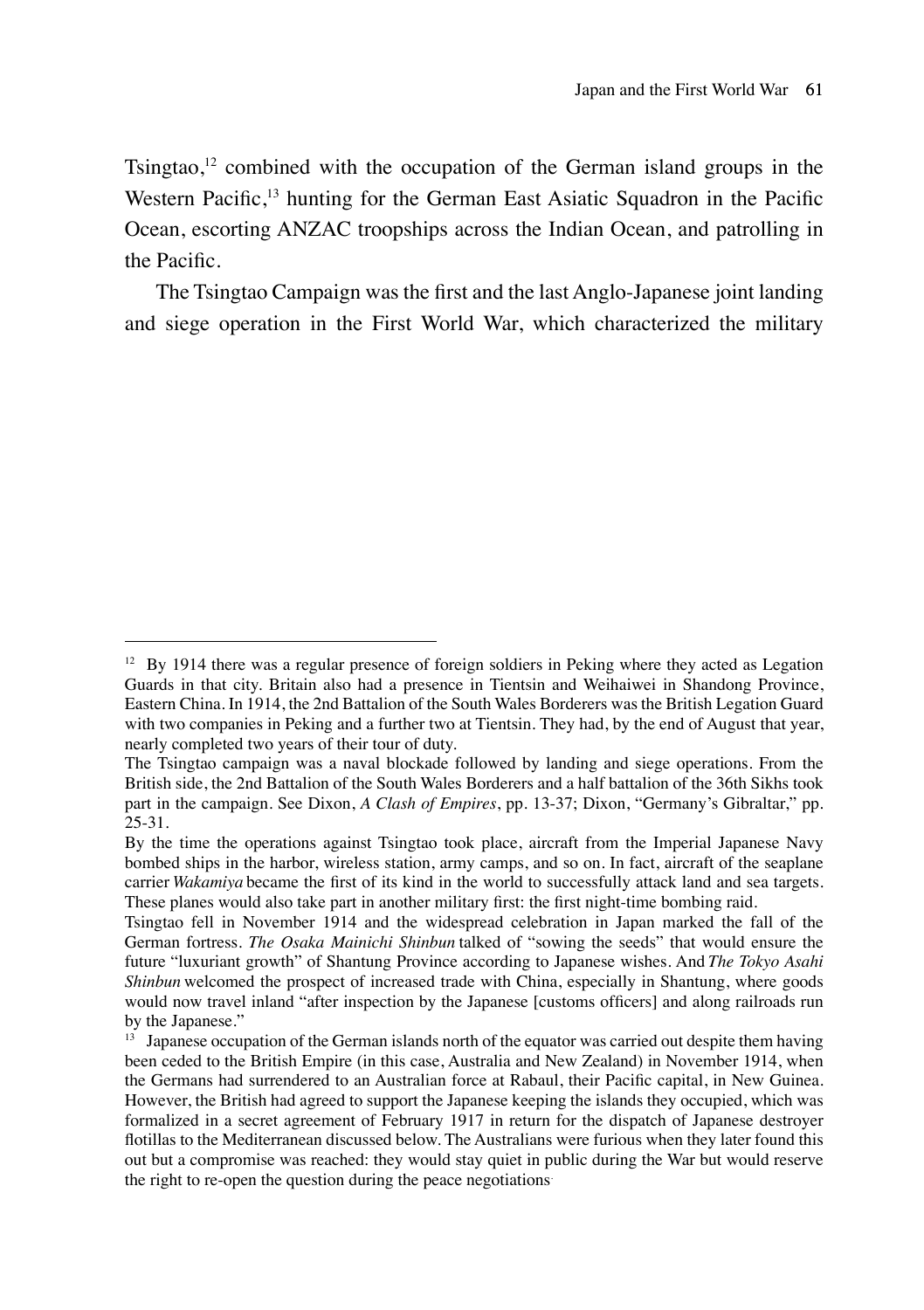cooperation as well as confusion and animosity between the two countries.<sup>14</sup>

The Tsingtao Campaign was the operation initiated by the Navy. On 3 August the Japanese Naval General Staff adopted a plan of operations for the Japan Sea and called for an assault on Tsingtao, in concert with the Army, aimed at "permanently extinguishing Germany's power in Asia and eliminating its ambition."

Japan even helped British forces to put down a mutiny by Indian soldiers in Singapore in February1915.15

#### **3. Japan and the Siberian Intervention**

Secondly, the so-called Siberian Intervention from 1918 onwards may have been a small issue in the First World War for most of the European powers, but it was strategically very important for Japan.<sup>16</sup>

The Siberian Intervention was the dispatch of troops of the Allied to the Russian Maritime Provinces as part of a larger effort by the Western powers and

<sup>&</sup>lt;sup>14</sup> At the outbreak of the First World War in Europe, Britain clearly had concern about the German East Asiatic Squadron operating in the Asia-Pacific region, and recognized that the port at Tsingtao could not be allowed to provide supply and shelter for the Germans. The British therefore turned to the Japanese to gain control of the waters around eastern China and to effectively blockade the port of Tsingtao. The Japanese on their part had been expecting to gain a foothold in China for years and saw this request as a golden opportunity that was too good to be missed. They readily agreed to the British request for assistance.

The battle of Tsingtao was essentially one of siege. For the British part, Brigadier-General N. W. Barnardiston was only allowed the 2nd Battalion of the South Wales Borderers and a half battalion of the 36th Sikhs. In all he had about 1,650 men, not much when one considers that the final Japanese forces for the Tsingtao campaign was approximately 40,000 men.

With whatever good grace the Japanese accepted British cooperation in the campaign, their military leaders in Tsingtao did not welcome British "interference" not only because they had to arrange for food, horses, and fodder for the British troops, but also because they could not have been unaware that one of the purposes of Britain's presence was to act as a "watchdog" over Japanese activities. For more details, see Dixon, *A Clash of Empires*. See also Dixon, "Germany's Gibraltar," pp. 25-31.

According to one Japanese source, casualties for the campaign among the Japanese Army were 416 dead and 1,546 wounded, whereas British ones were 61 wounded. Casualties among the Japanese Navy were 295 dead and 46 wounded, whereas British ones were only 3 wounded. According to another source, Japanese Army casualties numbered 236 killed and 1,282 wounded; the British, 12 killed and 53 wounded. The German defenders suffered 199 dead and 504 wounded. In any event, the Japanese Commander, Army General Mitsuomi KAMIO deserved credit; Japan paid a remarkably low price for sieging a major naval base.

<sup>&</sup>lt;sup>15</sup> In February 1915, marine units from the Imperial Japanese Navy ships based in Singapore helped suppress a mutiny by Indian troops against the British government.

<sup>&</sup>lt;sup>16</sup> The Japanese were initially asked by the French in 1917 to intervene in Russia but declined the request. However, the Army General Staff later came to view this as an opportunity.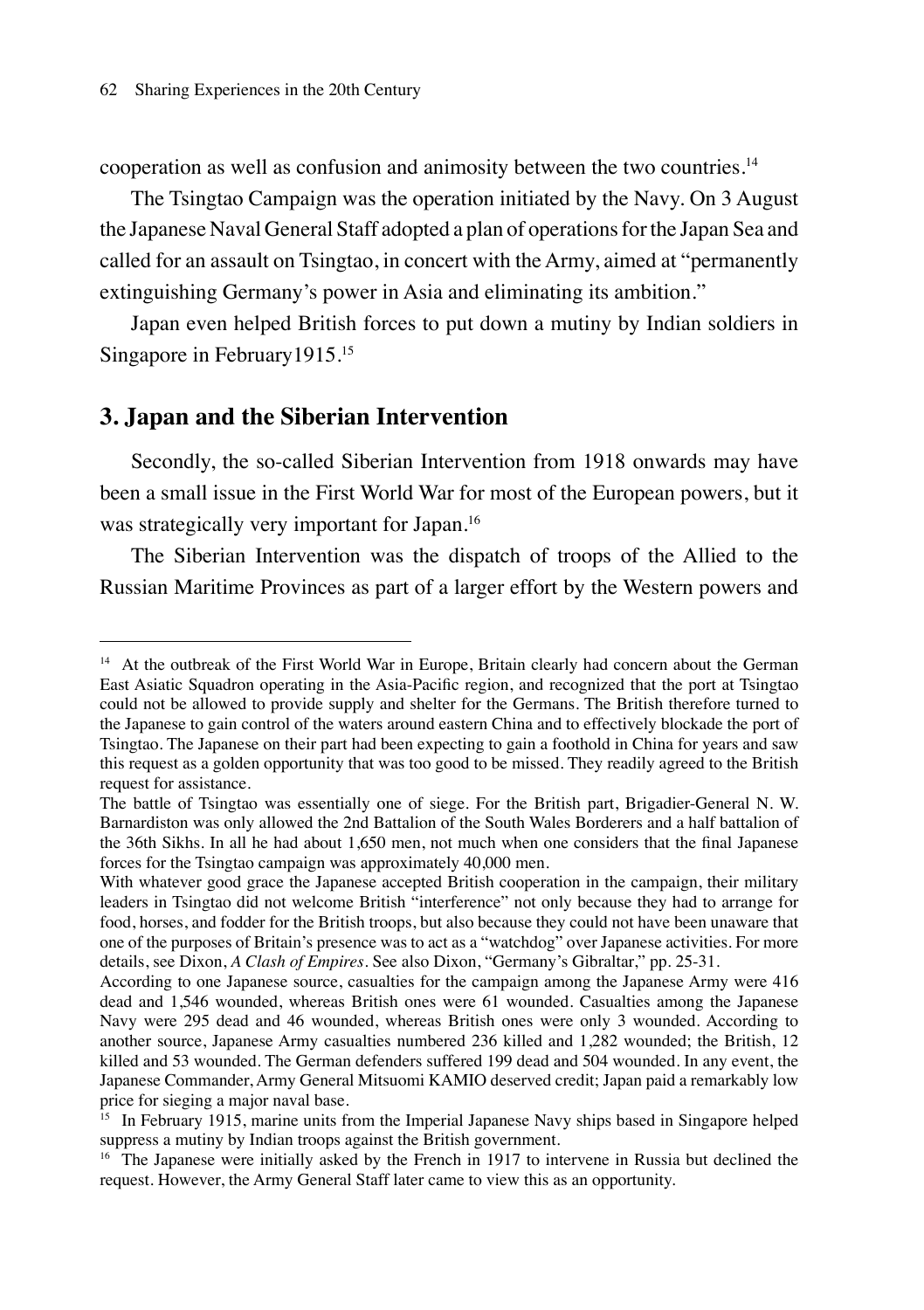Japan to support White Russian forces against the Bolshevik Red Army during the Russian Civil War.

The collapse of the Russian Eastern Front presented a tremendous problem to the Allied, since not only did it allow Germany to shift troops and war material from its Eastern Front to the west, but it also made it possible for Germany to secure the huge stockpiles of supplies that had been accumulating at such strategically important places as Murmansk, Arkhangelsk, and Vladivostok.

In addition, some 50,000 Czech Legion personnel, fighting on the side of the Allied, were now trapped behind "enemy-lines," and were attempting to fight their way out through the east to Vladivostok along the Bolshevik-held Trans-Siberian Railway.

Faced with these concerns, Britain and France decided to militarily intervene in the Russian Civil War against the Bolshevik government.17 The Japanese viewed the collapse of the Russian Empire in 1917 as an opportunity to free Japan from any future threat from Russia by, if possible at all, detaching Siberia and forming an independent buffer state.

However, the Japanese government had at the beginning refused to undertake such a military expedition and it was not until the following year, 1918, that events were set in motion which led to a change in its policy. The agreement of the United States was obtained. Whereas Britain and France would have been happy to give Japan a free hand, the United States would not agree, and the Japanese leaders had declined to send an expedition to the area of Amur basin unless they

<sup>&</sup>lt;sup>17</sup> Britain and France had three objectives that they hoped to achieve: (1) prevent the Allied war material stockp iles in Russia from falling into German hands; (2) rescue the Czech Legion and return it to the European Front; and (3) resurrect the Eastern Front by installing a White Russian backed government. For English literature on the Siberia Intervention, see Paul E. Dunscomb, *Japan's Siberian Intervention 1918-1922: 'A Great Disobedience against the People'* (Plymouth: Lexington Books, 2011).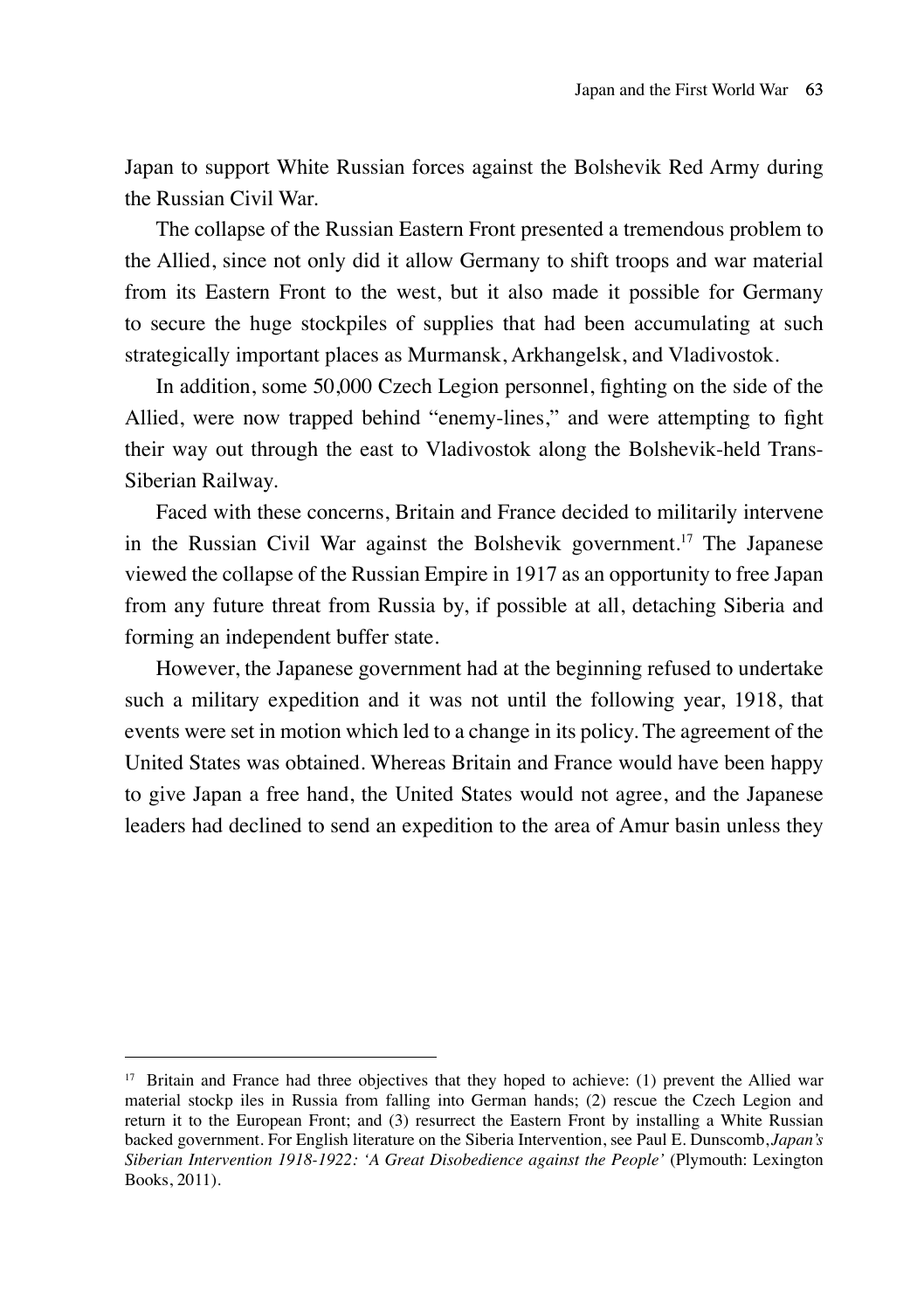were invited to do so by the United States.<sup>18</sup>

After lengthy discussions, Japan and the United States reached an agreement (without really consulting their European allies) to undertake an inter-Allied expedition on 2 August and Japan dispatched some 70,000 soldiers in total to Siberia<sup>19</sup>

Although Western powers finally decided to withdraw from Russia in 1920, the Japanese stayed on, primarily due to fears of the spread of communism so close to Japan, and the Japanese controlled Korea and Manchuria in the northeastern part of China.

It was not until 1922 that Japan decided to withdraw from the Russian Maritime Provinces, and finally in 1925 Japan withdrew from the northern half of Sakhalin after it had established diplomatic relations with the Soviet Union.

# **4. Japan as a Logistical Base**

A third area is the exports of weapons and ammunitions to the Allied. Military supplies were sold on a large scale to the Russians for use on the Eastern Front.

<sup>&</sup>lt;sup>18</sup> When the United States entered the War on the  $6<sup>th</sup>$  of April 1917, Japan and the United States found themselves on the same side, despite their increasingly acrimonious relations over China and competition for influence in the Asia-Pacific region. This led to the Lansing-*Ishii* agreement of the 2nd of November 1917 to help reduce tensions. See Murray, Ishizu, "Introduction to Japan and the United States," pp. 1-17.

In July 1918, the United States asked the Japanese government to supply 7,000 troops as part of an international coalition of 25,000 troops, including an American expeditionary force, which planned to support the rescue of the Czech Legion and recurring of wartime supplies. After heated debate in the Japanese Diet, the administration of Prime Minister Masataka TERAUCHI agreed to send 12,000 troops, but under the command of Japan, rather than as part of an international coalition.

Troops were sent to Vladivostok in September, but soon there were major Allied disagreements about numbers. An arbitrary figure of 7,000 from each of the Allies had been specified by the United States, although it bore little relationship to the actual numbers required for the vastness of Siberia. Indeed, Britain, France, and Italy had earlier urged that Japan be allowed to send a force far larger than the stipulated 7,000. During the negotiations with Washington, Japan had avoided committing to the numbers to be sent and the zones which would be covered by operations.

Naturally, deployment of a large force for the rescue expedition made the Allies wary of Japanese intentions.

<sup>&</sup>lt;sup>19</sup> There were of course other strategic reasons behind the Japanese intervention including the expansion of Japan's sphere of influence. True, Japan was in Siberia primarily to safeguard stockpiled military supplies and to rescue the Czech Legion. However, the Japanese government's intense hostility to communism, a determination to recoup "historical losses" from Russia, and the perceived opportunity to settle the "northern problem" facing Japan's security by either creating a buffer state, or through outright territorial acquisition, were also important factors.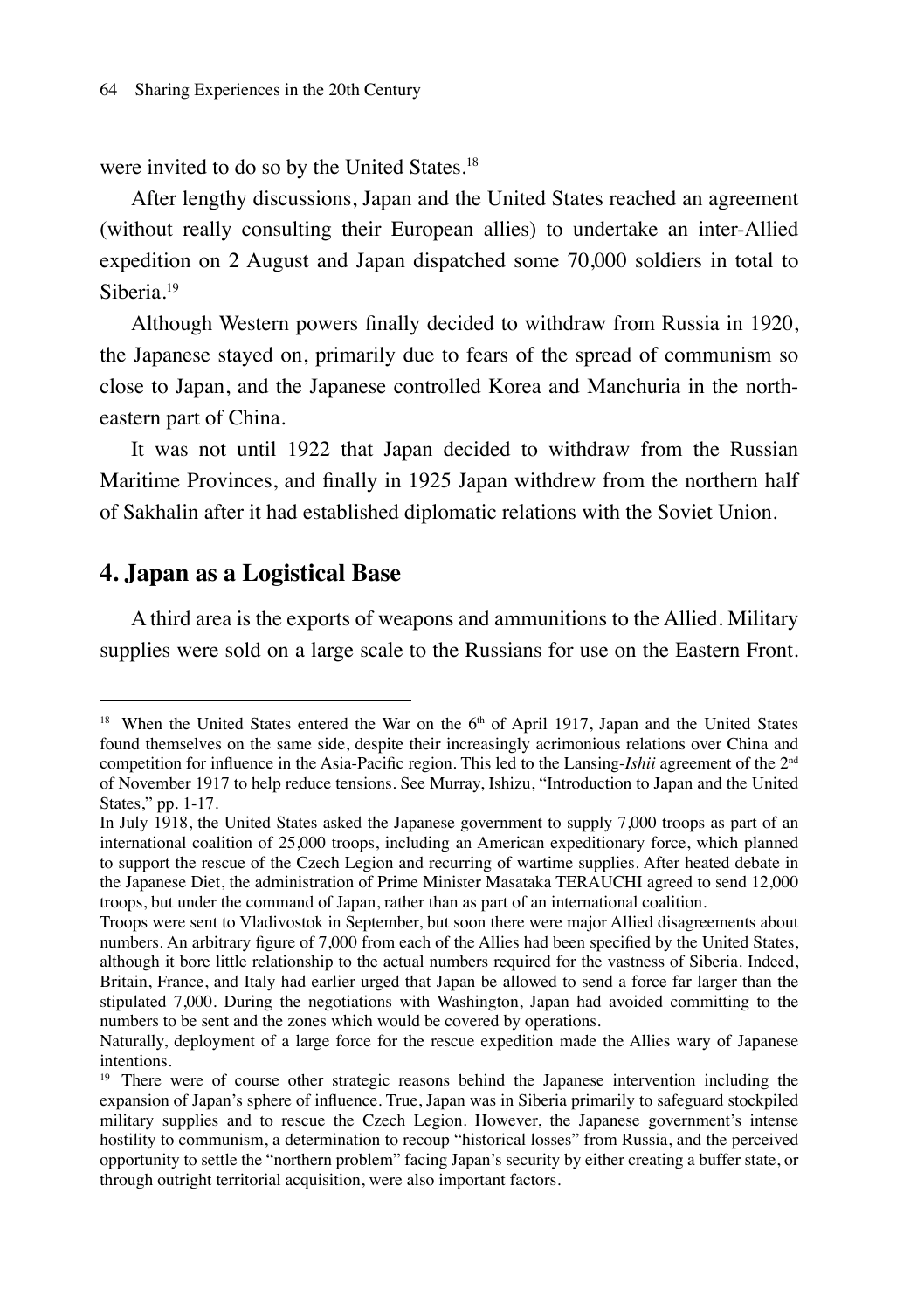One could argue that the Brusilov Offensive of 1916 could not have been carried out without Japanese military supplies. In fact, almost two-thirds of the weapons and ammunitions used by Russian soldiers in 1916 were imported from Japan.

But soldiers were not sent. Even when a compromise solution was reached with the United States over sending troops to Siberia in 1918, the Japanese troops were to be confined strictly to eastern Siberia, and there was no question of sending them to European Russia.

In addition, Japan helped the French by, for example, constructing 12 destroyers for the French navy, and again, a vast amount of Japanese military supplies was used by the French soldiers, say, at the battle of Verdun of 1916. It is needless to say that Japan exported weapons and ammunitions to its most important ally, Britain as well.

## **5. Japan's Naval Escort Mission in the Mediterranean**

A fourth area of commitment is the Imperial Japanese Navy's escort mission in the Mediterranean.

As was mentioned above, it was Japan's desire to occupy Tsingtao and the German island groups in the Western Pacific that led Japan to war. Japan also needed to consolidate its position in China, as exemplified by the presentation of the "Twenty-one Demands" of 1915, and to secure a voice at a peace conference after the War $20$ 

The Imperial Japanese Navy, which had long advocated Japan's advance to the South as opposed to the Army's desire for northward advance, was among the most powerful driving forces.21 It is little wonder that Rear Admiral Saneyuki AKIYAMA, the main architect of the Japanese naval operation plan at the Battle

<sup>20</sup> Frank Dikotter, *The Construction of Racial Identities in China and Japan: Historical and Contemporary Perspective* (Stanford: Stanford University Press, 2006), pp. 101-104, 160-161; Naoko Shimazu, *Japan, Race, and Equality* (London: Routledge, 1998), p. 115; Frederick R. Dickinson, *War and National Reinvention: Japan in the Great War, 1914-1919* (Cambridge, MA: Harvard University Press, 1999), pp. 84-116; Frederick R. Dickinson, *World War I and the Triumph of a New Japan, 1919- 1930* (New York: Cambridge University Press, 2013), pp. 1-22.

<sup>21</sup> This escort mission gave the Imperial Japanese Navy a *rationale* for enlarging its budget *vis-a-vis* the Army and expanding the fleet. See J. C. Schenking, "Bureaucratic Politics, Military Budgets and Japan's Southern Advance: The Imperial Navy's Seizure of German Micronesia in the First World War," *War in History*, Vol. 5, No. 3 (July 1998), pp. 308-326.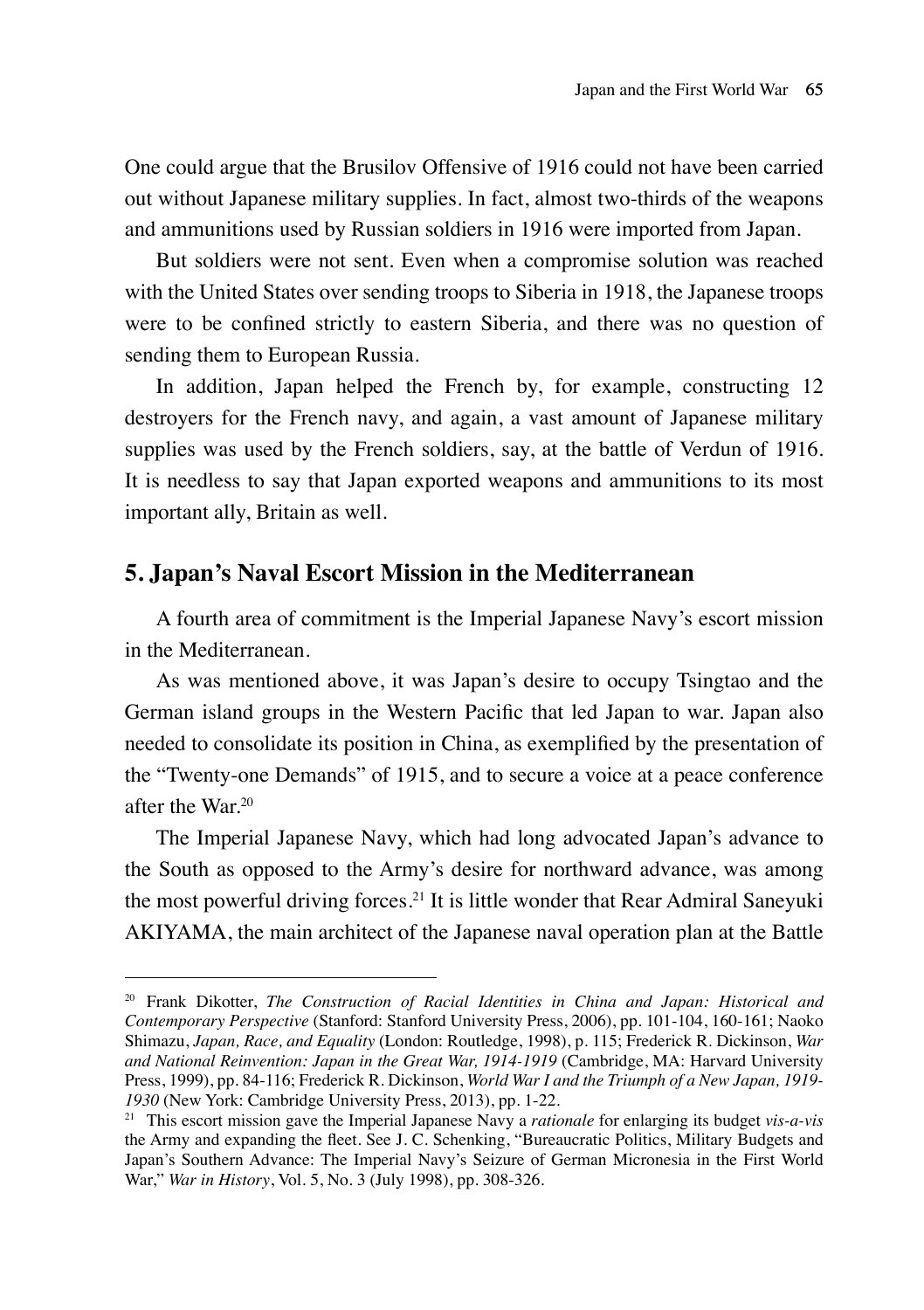of Tsushima in 1905, vigorously supported not only Japanese participation in the War but also its escort mission in the Mediterranean.<sup>22</sup>

Responding to the British request for further support to the War, from April 1917, eight destroyers with a flagship cruiser under the command of Rear Admiral Kozo SATO (the Second Special Squadron with the  $10<sup>th</sup>$  and  $11<sup>th</sup>$  Japanese flotillas) were based at Malta in the Mediterranean, playing an important and efficient part in the anti-submarine convoy escort duty against German U-boats, along the sea lines of communication between Marseille and Malta, Taranto and Malta, and Malta and Alexandria.<sup>23</sup>

Japan decided to send a naval force to the Mediterranean, because it received assurances from its allies of something tangible in return: an immediate promise by the Allied to support Japan's claims to former German possessions which it then occupied.

A further four brand-new destroyers arrived in Malta in August as the  $15<sup>th</sup>$ flotilla with the armored cruiser *Izumo* to add to the Japanese commitment.<sup>24</sup> As one may recall, Germany had declared the policy of unrestricted submarine warfare in February 1917, and overall casualties of the Allied transports were increasing dramatically since then.

Apart from the warships mentioned above, two British destroyers, *Minstrel* and *Nemesis* (renamed as *Sendan* and *Kanran* respectively) were handed over

<sup>22</sup> Admiral Saneyuki AKIYAMA, who had long advocated Japan's southward advance, argued strongly in favor of not only participation in the War, but also sending a squadron to the Mediterranean on the ground that, though there would be danger and possibly causalities, it would contribute to a greater understanding of naval techniques and technology and lead to the improvement of weaponry in the Japanese Navy.

At the same time, however, there was a strong group in the Naval General Staff who opposed this course on the ground that "for Japan to operate in a war zone which is of no direct interest to the Empire will not only cause disaster to its ships but also put at risk the valuable bulwark of the state." Those who opposed AKIYAMA's course also argued that, by sending a considerable naval force to the Mediterranean, Japan would be leaving its home island undefended and vulnerable. For AKIYAMA, see Sadao Asada, *From Mahan to Pearl Harbor: American Strategic Theory and the Rise of the Imperial Japanese Navy* (Annapolis: US Naval Institute Press, 2006).

<sup>&</sup>lt;sup>23</sup> When Japan received assurances from its allies of something tangible in return—an immediate promise by the Allied to support Japan's claims to former German possessions which it then occupied— Japan decided to send a naval force to the Mediterranean.

<sup>&</sup>lt;sup>24</sup> Cruiser *Akashi* arrived in Malta in mid-April 1917 as a flagship of eight destroyers of the  $10<sup>th</sup>$  and 11th flotillas. In August 1917, armored cruiser *Izumo* arrived in the Mediterranean to relieve *Akashi* as the flagship.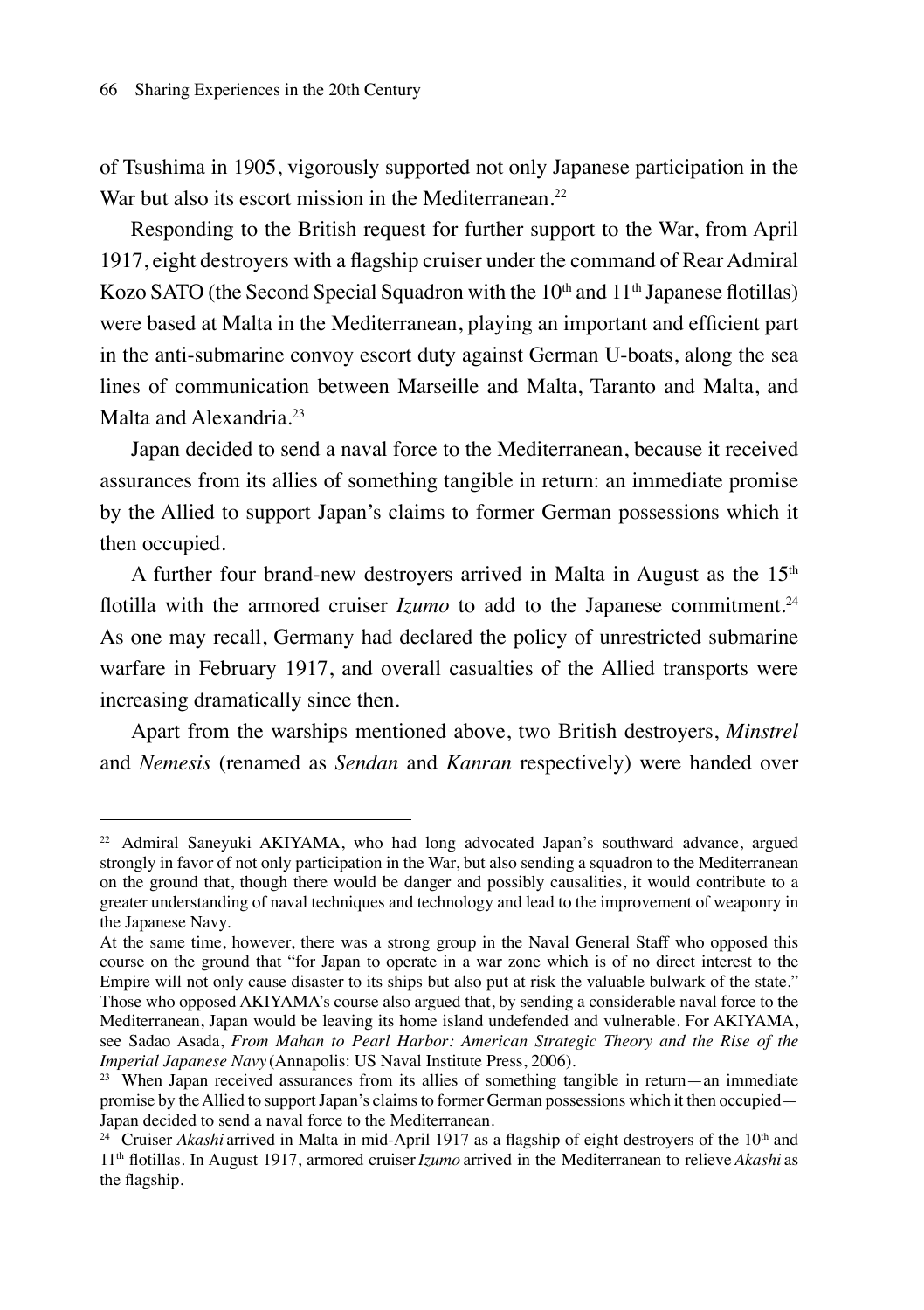to the Japanese Navy in June 1917 and manned by its sailors for the duration of the War. In addition, two British sloops, renamed *Tokyo* and *Saikyo*, were also in the Mediterranean. As was mentioned above, 12 destroyers constructed by the Japanese were handed over to the French Navy, all of which were on active duty there during the entire course of the War.25

The Japanese were nominally independent, but they actually carried out whatever orders they received from the British Commander-in-Chief at Malta, Admiral George A. Ballard. According to Japanese sources, the Japanese Navy by the end of the War carried out escort missions 348 times, escorting 788 Allied warships and transports and 750,000 personnel, with 34 actual combat operations.

Three episodes are worth mentioning in this short paper.

First, in May 1917, two Japanese destroyers engaged in a rescue operation, saving British personnel from the transport *Transylvania* which was sunk by German torpedoes, despite the fact that the German U-boat was still in the vicinity. The Japanese rescued 3,000 out of 3,300 personnel. True, this escort mission itself was a failure because the Japanese destroyers could not protect the transport, but in recognition of this rescue operation, 27 Japanese officers and sailors were awarded military medals by King George V.

A second episode was rather tragic. One of the Japanese destroyers, *Sakaki*, was torpedoed by the Austrian U-27 on the  $11<sup>th</sup>$  of June 1917 in the Eastern Mediterranean off Crete. She was badly damaged, with 59 dead including the captain of the ship, Commander Taichi UEHARA.26

Thirdly, in the face of the German spring offensive of 1918, *Kaisersschlacht*, the Allied employed the so-called "Big Convoys" in the Mediterranean between Marseille and Alexandria, and all of the five round-trip convoys were escorted mainly by the Japanese destroyers with a minimum loss of transports.

With these Japanese activities in the Mediterranean, Admiral, G. C. Dickens, Commander-in-Chief of the British Mediterranean Fleet, reported back to the Admiralty that, "whereas Italians are inefficient, French are unreliable, Greeks are out of the calculation, and Americans are too far away, the Japanese are excellent,

<sup>&</sup>lt;sup>25</sup> Furthermore, two of the four cruisers of the First Special Squadron were dispatched to Cape Town, South Africa.

<sup>26</sup> *Sakaki* was salvaged and repaired.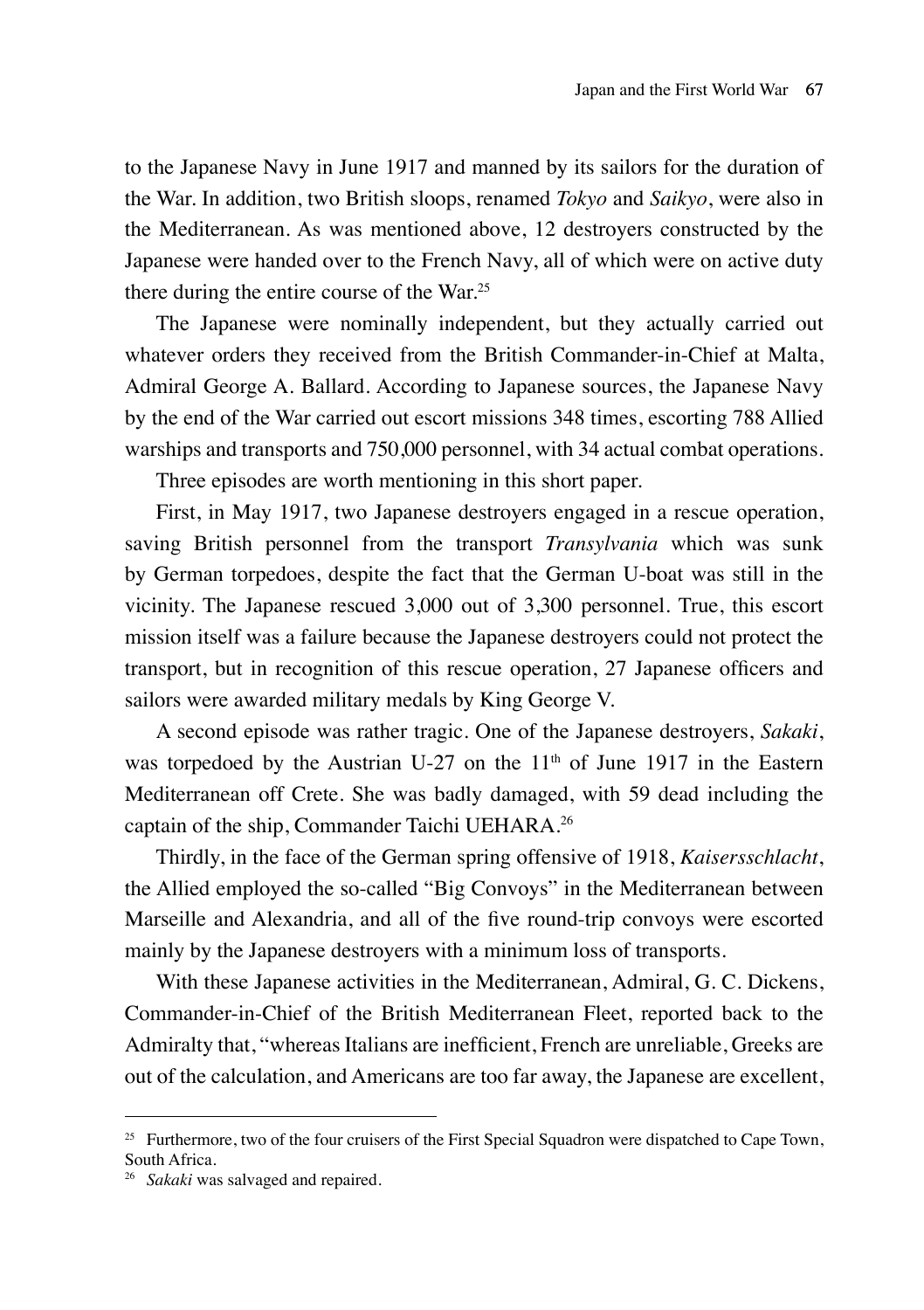but small in number."27 *The Times* newspaper also praised the Japanese Navy using such expressions as "speedy arrival and seamanlike" and "good seamanship and greatest rapidity of action."28 From these remarks, one could easily imagine how grateful the British felt at that time to have Japanese destroyers in the Mediterranean.

Indeed, Ian Nish wrote in his *Alliance in Decline*:

"If we try to assess Japan's naval contribution to the allied effort, we have to conclude that it was considerable in the last stage of the war. It was by no means the sole cause of allied success in meeting the submarine onslaught; but it has to be numbered as one factor alongside the contribution of American destroyers and the success of the British convoy system. Her contribution in the Mediterranean and the Indian Ocean was a great relief to the Royal Navy. Finally, Japan's naval assistance was more valuable to Britain than to other members of *Entente* who were less dependent on keeping open trade channels."29

Paul Halpern also concluded in his *A Naval History of World War I* that "this Japanese contribution……at a critical moment in the war against submarines has been largely forgotten, but under the circumstances it was far from negligible."30

It is, however, true to say that these commitments by the Imperial Japanese Navy during the First World War have almost been "forgotten," even remaining outside conventional appreciation by historians, partly because they were overshadowed by the memories of the Second World War in 1939-45.

This is why the author wants to draw the attention of the readers to a small but remarkable aspect of the history among the Allied and that, some 100 years ago, Japan and the Allied European countries fought side by side in the Mediterranean for common causes.

If one visits Malta today, one can see a memorial built in 1918 at the Commonwealth War Graves, to the 78 Japanese sailors who fell in the

<sup>27</sup> Paul G. Halpern, *The Royal Navy in the Mediterranean 1915-1918* (London: Temple Smith, 1987),

p. 496.

<sup>28</sup> *Ibid*.

<sup>29</sup> Nish, *Alliance in Decline*, p. 228..

<sup>30</sup> Paul G. Halpern,*A Naval History of World War I* (Abingdon: Routledge, 1994), p. 393.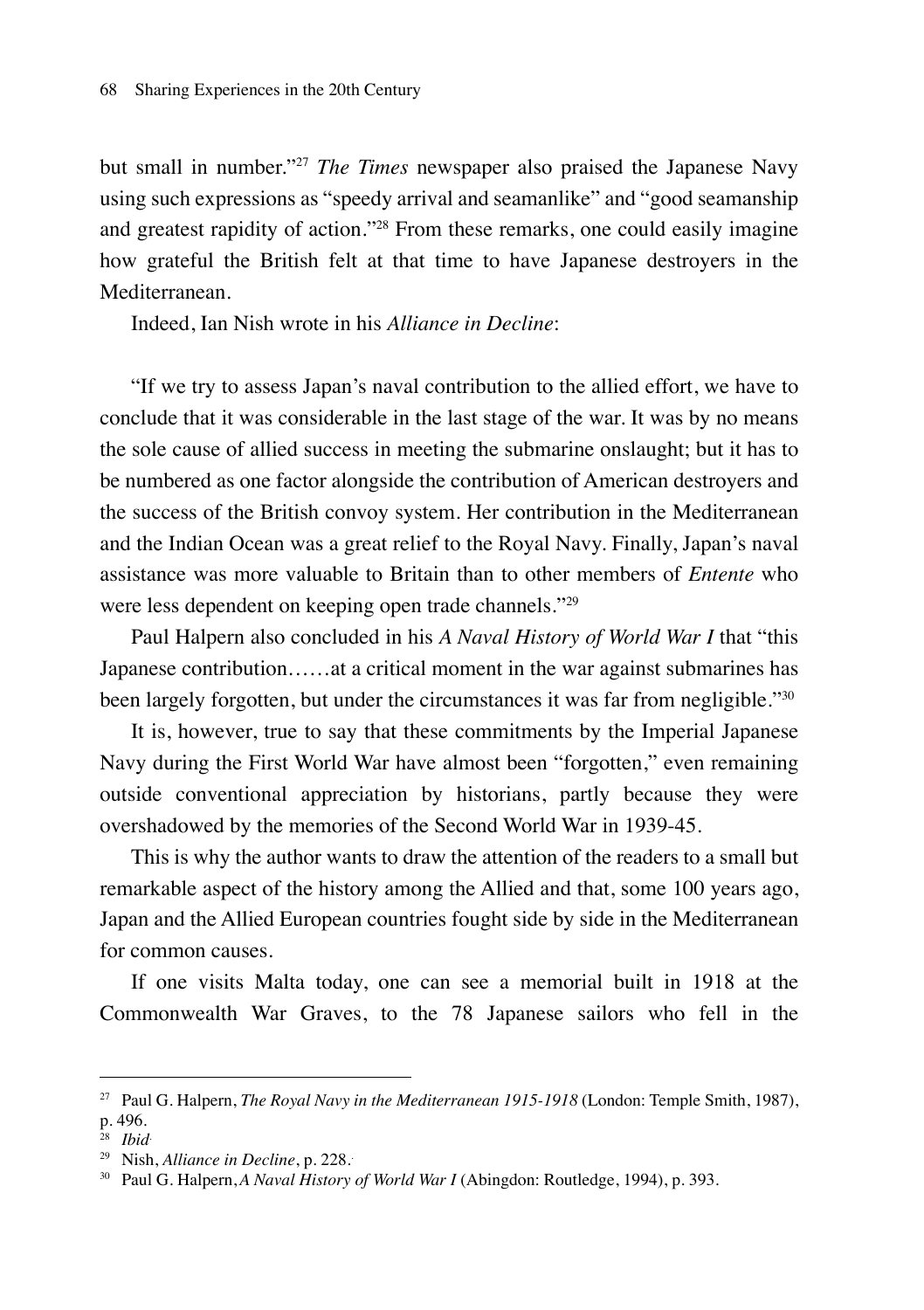Mediterranean. Buried there are 73 out of these 78, including the captain of the destroyer *Sakaki*.

Ironically, the memorial was destroyed by a German air raid during the Second World War at the Battle of Malta and then left unattended until 1973 when it was reconstructed.

True, compared with the fierce battle and sheer slaughter of the Western Front, say, in Somme and Verdun, the Japanese naval commitment and casualties in the Mediterranean may only be a side-show in the First World War.

Even among naval operations during the War, the Mediterranean campaign could only be a small footnote if one compares its significance with that of, say, the Battle of Jutland to the entire course of the War.

True, compared with the U.S. Navy's contribution in the Mediterranean (note that the United States was a late comer to the First World War), $31$  the Japanese commitment cannot be exaggerated.

Having accepted this, however, one could still argue that the importance of logistics or supplying the theatre of war must never be underestimated.

However, the lessons of the Mediterranean operations, including the importance of the *guerre de course*, of blockade, of submarine and anti-submarine warfare, and the value of the merchant navy and convoy systems, for example, were neither properly learned nor implemented in the policy of the Imperial Japanese Navy in the 1920s and 30s.

Hence, the Second World War in the Pacific.<sup>32</sup>

### **6. The Versailles Peace Conference and After**

Japan after the First World War could take part in the Versailles Peace Conference of 1919 as one of the "Big Five," and it became one of the Permanent Members of the League of Nations in 1920.

In addition, Japan had increasingly filled orders for needed war materials for the Allied towards the end of the First World War, and the wartime economic

<sup>31</sup> For the U.S. contribution in the Mediterranean, see for example, *The Times History of the War* (London: Times Publishing Company, 1919), Vol. XVIII, p. 449.

<sup>32</sup> For a good account of the Pacific War, see Daniel Marston, ed., *The Pacific War Companion: From Pearl Harbor to Hiroshima* (Oxford: Osprey, 2005).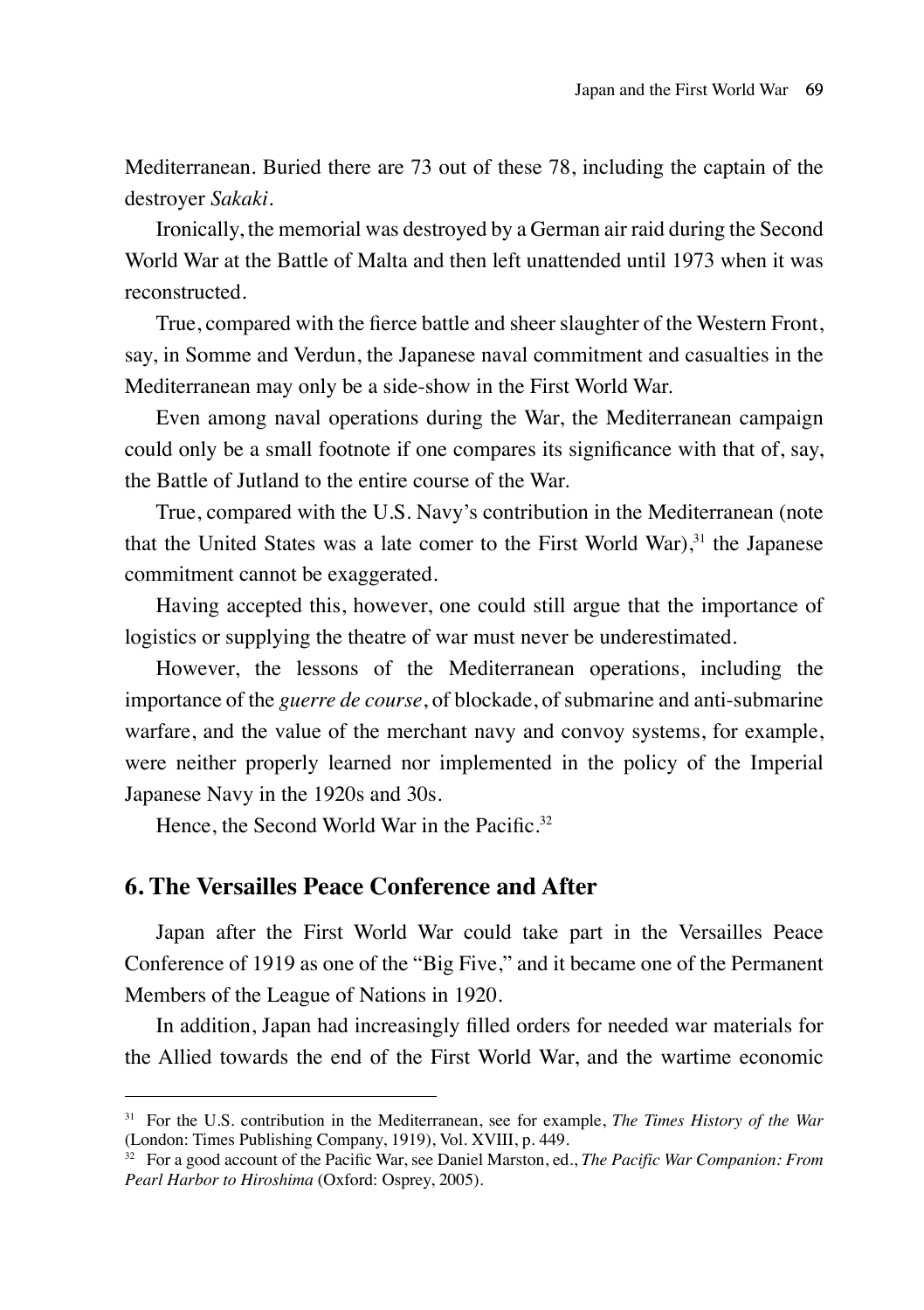boom had helped to diversify its domestic industry, increase its exports, and transform Japan from a debtor to a creditor country for the first time. Exports quadrupled from 1913 to 1918.<sup>33</sup>

Japan had two overriding goals during the First World War and at the Versailles Peace Conference: to keep the best possible terms with old and new allies; and to pursue its territorial ambitions in the Asia-Pacific region.

To be more specific, Japan focused on two demands at the conference: territorial claim for the former German colonies, Shantung and island groups in the Western Pacific; and the inclusion of its "racial equality" clause.

Japan obtained the German island groups in the Western Pacific north of the equator as Class C mandates.34

At the same time, however, Japan crossed swords with the Allied powers over this territorial issue of the Western Pacific (with the United States and Australia), the so-called Shantung problem (with China), and the insertion of a racial equality clause in the League of Nations covenant or charter (with most of them).

In the end, Japan's campaign to have a racial equality clause was not successful.35 Obtaining equal status with other Western powers was Japan's dream since the 1860s, and Japan therefore had proposed the racial equality clause. The first draft presented to the League of Nations Commission was as follows:

"The equality of nations being a basic principle of the League of Nations, the High Contracting Parties agree to accord as soon as possible to all alien nationals of states, members of the League, equal and just treatment in every respect making no distinction, either in law or in fact, on account of their race or nationality."

The proposal received a majority vote in April 1919. Eleven out of the seventeen delegates present voted in favor of Japan's amendment to the covenant, and no negative vote was taken. However, the chairman, U.S. President Woodrow

<sup>33</sup> For more details, see Frederick R. Dickinson, *War and National Reinvention*.

<sup>&</sup>lt;sup>34</sup> At the Versailles Peace Conference, it was agreed that, in the Pacific, mandates would go to Australia for New Guinea, New Zealand for Samoa, and Japan for the Marianas, Marshall, and Caroline Islands. <sup>35</sup> Such a clause, however benign, in most of the Allied powers' view and most notably Australia's, might have been used to mount a legal challenge to their restrictive immigration laws, initially as applied to the mandate and perhaps ultimately to the countries themselves.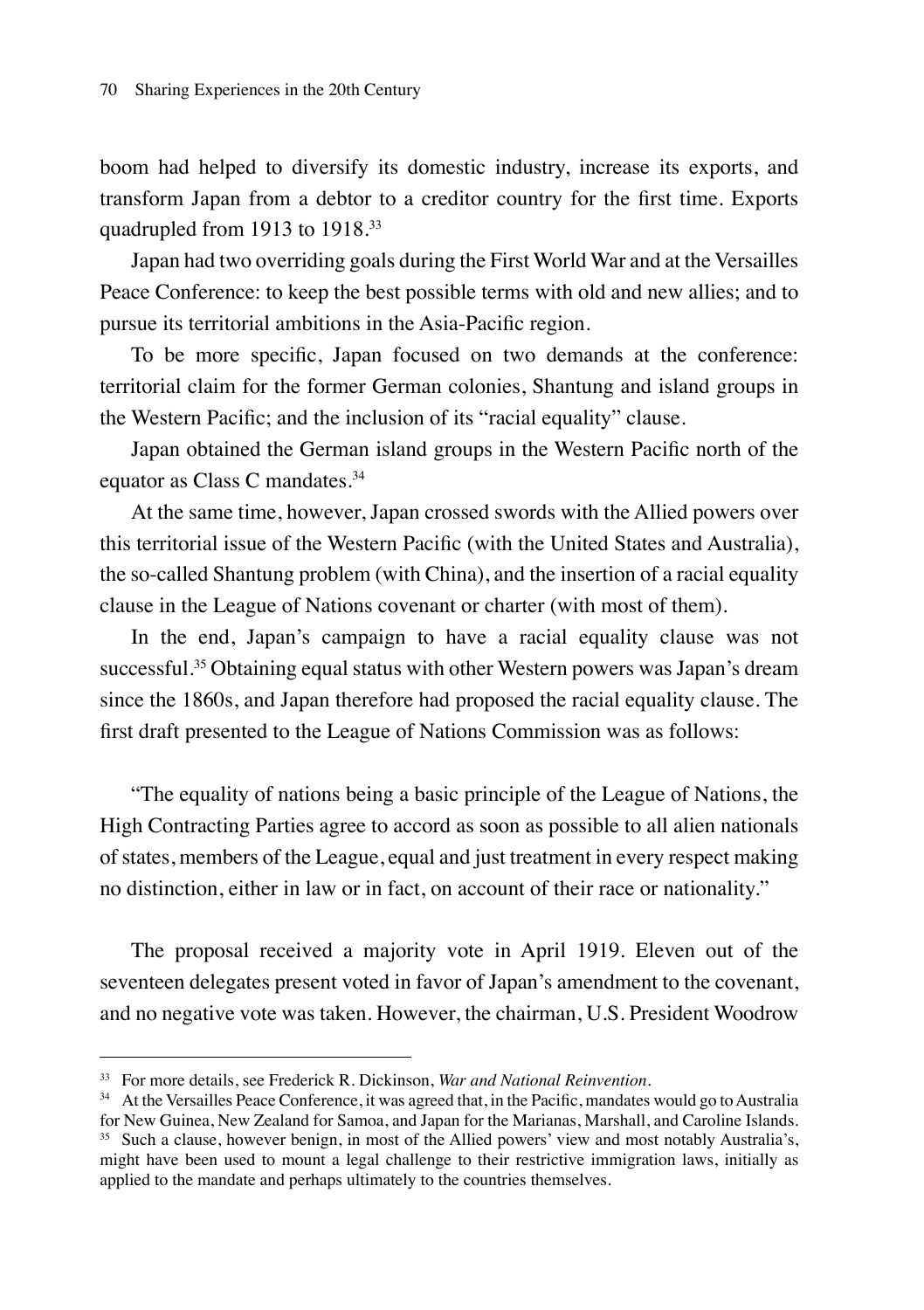Wilson, overturned it, arguing that although the proposal had been approved by a clear majority, in this particular matter, strong opposition had manifested itself, and that on this issue a unanimous vote would be required.

The strong opposition came from the British or Australian delegation. This is because its adoption would have challenged the established norm of the Western dominated international system of the day, which involved the colonial subjugation of non-white peoples.<sup>36</sup>

It is often argued that the rejection of the racial equality clause proved to be an important factor in turning Japan away from cooperation with the Western powers.

True, the Japanese domestic opinion was very much concerned with the issue and its media fully covered the progress of the Conference, leading to an alienation of the Japanese towards the United States, and leading to broader conflicts later on. At the same time, however, it has to be noted that the Japanese government was using the racial equality clause as a bargaining tool as well.

To be more specific, the Japanese wished only that they be treated equally as a nation and be considered a great power. They were more interested in ensuring that Japan, as a sovereign nation and member of the League, be granted the same privileges as Western powers, including the right to overseas colonies.

The racial equality proposal also masked Japan's own sense of racial superiority and racial discrimination towards other Asians that existed in the Japanese Empire. Its policies towards Koreans especially after the 1910 annexation left much to be desired. The Koreans were subjected to forced assimilation, and discrimination against Koreans was justified on the ground that they were not yet ready for equal treatment as a result of their low degree of civilization.<sup>37</sup>

In other words, Japan's colonial rule was justified on the basis that Koreans and Taiwanese were an inferior race needing the guidance of a superior race to bring about civilization and enlightenment of their country.<sup>38</sup>

In 1919, the year of the Versailles Peace Conference, the Japanese military

<sup>36</sup> Naoko Shimazu, *Japan, Race, and Equality*, p. 115.

<sup>37</sup> Dikotter, *The Construction of Racial Identities in China and Japan*, pp. 101-104, 160-161. See also, Shimazu, *Japan, Race, and Equality*.

<sup>38</sup> Dikotter, *The Construction of Racial Identities in China and Japan*, pp. 112-113, 117.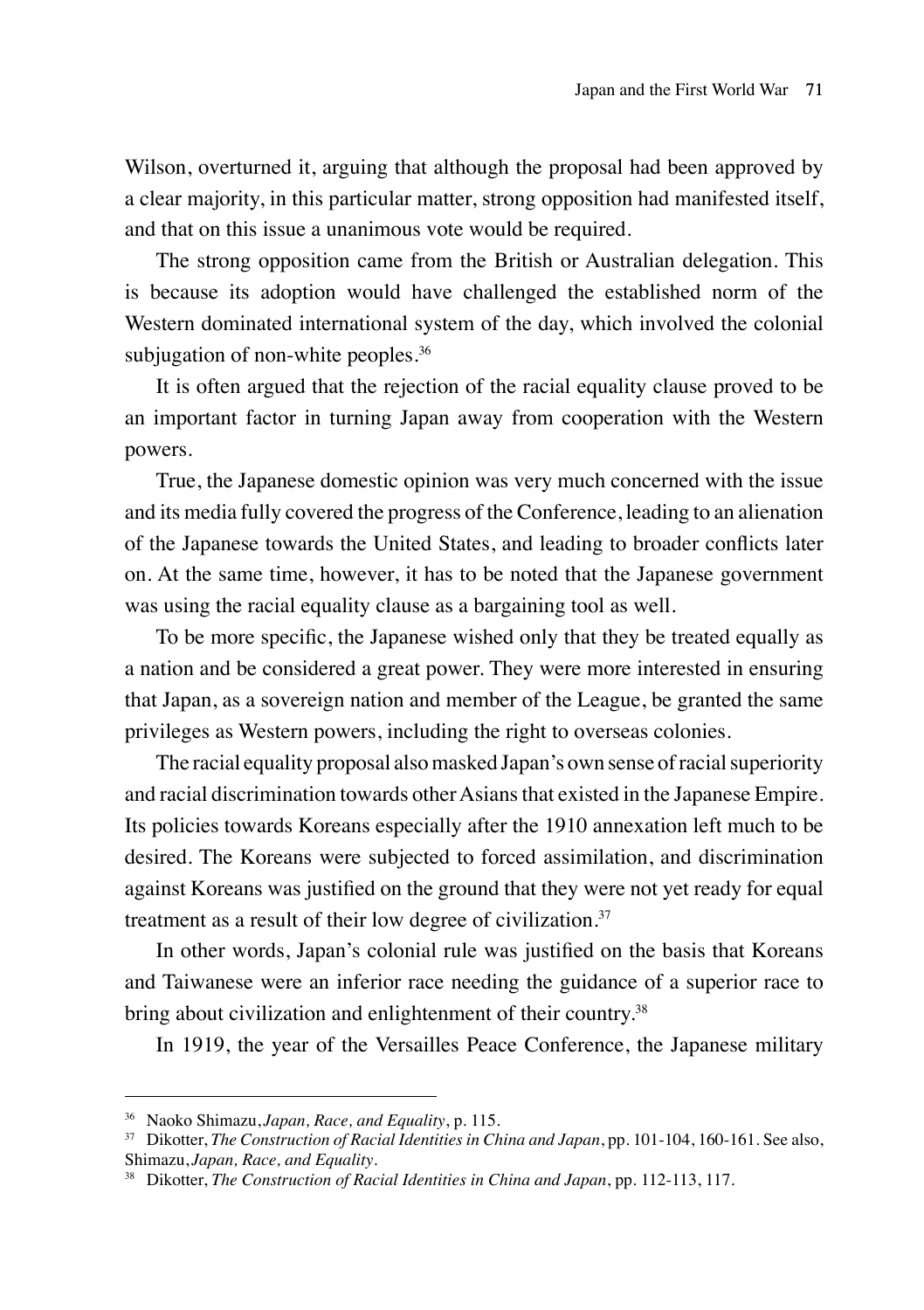brutally suppressed the March 1<sup>st</sup> Movement which was a Korean nationalist uprising in response to discrimination and oppression by the Japanese.39 The Japanese never extended equal rights, legal or political, to their colonial subjects. Fair and equal treatment applied only to "civilized" nations and League members, and not their colonies or subject peoples.

True, Japanese domestic opinion was very much agitated by its media on this specific issue, but the Japanese government was prepared to broker a deal whereby, in return for recognition of their rights in China and the Western Pacific—the *Okuma-Ishii* Doctrine which paralleled the Monroe Doctrine—it would agree not to press the racial equality issue further.

In fact, Japan was delighted to get mandates to Shantung and the island groups in the Western Pacific north of the equator, its principal aim of the First World War and at the Conference.

On balance, one could therefore conclude that the Versailles Peace Conference was a diplomatic success for the Japanese. Despite its relatively small role and sacrifice in the First World War, Japan had emerged as a great power in international politics by the end of the War, admitting that it still felt like an unequal member of the "imperialist club."

As far as the Sino-Japanese relations were concerned, the Twenty-one Demands imposed on China in 1915 had provoked bitter resentment among the Chinese and the Shantung problem added fuel to this resentment.

With Japan's European Allies heavily involved in the War in Europe, Japan sought further to consolidate its position in China by presenting the Twenty-one Demands to the Chinese President, Yuan Shikai in January 1915. If achieved, the Twenty-one Demands would have essentially reduced China to a Japanese protectorate, and at the expense of numerous privileges already enjoyed by the European powers in their respective sphere of influence in China.

In the face of slow negotiations with the Chinese government, widespread and increasing anti-Japanese sentiments, and international condemnation, particularly from the United States, Japan withdrew the final group of demands, and the treaty

<sup>&</sup>lt;sup>39</sup> The Koreans had hoped they could gain self-determination in the Versailles Peace Conference but they continued to be under Japanese control.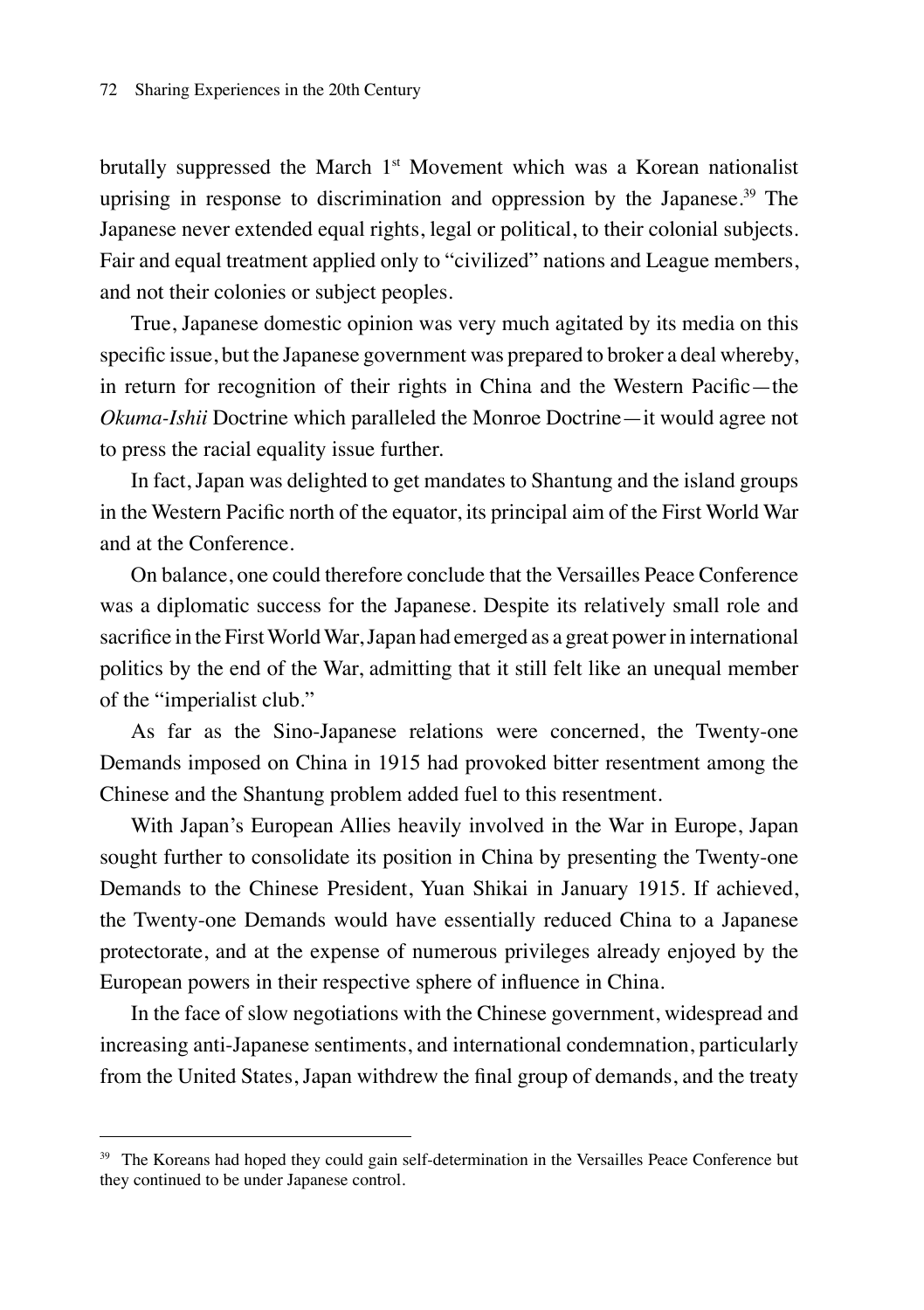was signed by China on the  $25<sup>th</sup>$  of May 1915. Furthermore, Japan continued to extend its influence and privileges in China via the *Nishihara* Loans in 1918.

At the Versailles Peace Conference, the Japanese claim to Shantung was disputed by the Chinese delegation. As mentioned above, at the outset of the First World War in 1914 Japan had seized the territory, most notably Tsingtao, which was granted to Germany in 1897. Japan also seized the German island groups in the Western Pacific.

And in 1917, Japan had made secret agreements with Britain, France, and Italy as regards their annexation of these territories. With Britain, there was a mutual agreement, with Japan also agreeing to support British annexation of the Pacific islands south of the equator. So, despite a generally pro-Chinese view on behalf of the U.S. delegation, article 156 of the Treaty of Versailles transferred German concessions in Shantung, China to Japan rather than returning sovereign authority to China.

Quite naturally, Chinese outrage over this provision led to a demonstration known as the May Fourth Movement and to China's eventual withdrawal from the Treaty.

Surely, this was not in accordance with the spirit of the racial equality clause Japan had long advocated; this was just of political and economic opportunism.

One could also argue that the First World War and the Versailles Peace Conference was one of the most important turning points of Japanese imperialism and of the road to the Pacific War, although this does not necessarily mean that war was inevitable. In fact, a new international order or peace—"uneasy peace" was established and maintained in the 1920s in the Asia-Pacific region. Japanese foreign policy during this period can be characterized by "internationalism" as exemplified by the SHIDEHARA diplomacy. In fact, Japan withdrew from Shantung and Siberia.

The term SHIDEHARA diplomacy came to describe Japan's liberal and cooperative foreign policy during the 1920s. Japanese Foreign Minister Kijyuro SHIDEHARA attempted to maintain a non-interventionist policy toward China and good relations with Britain and the United States. He also guaranteed "Open Door" in China, and pledged in the Japanese Diet that Japan should and will uphold the principles of the League of Nations.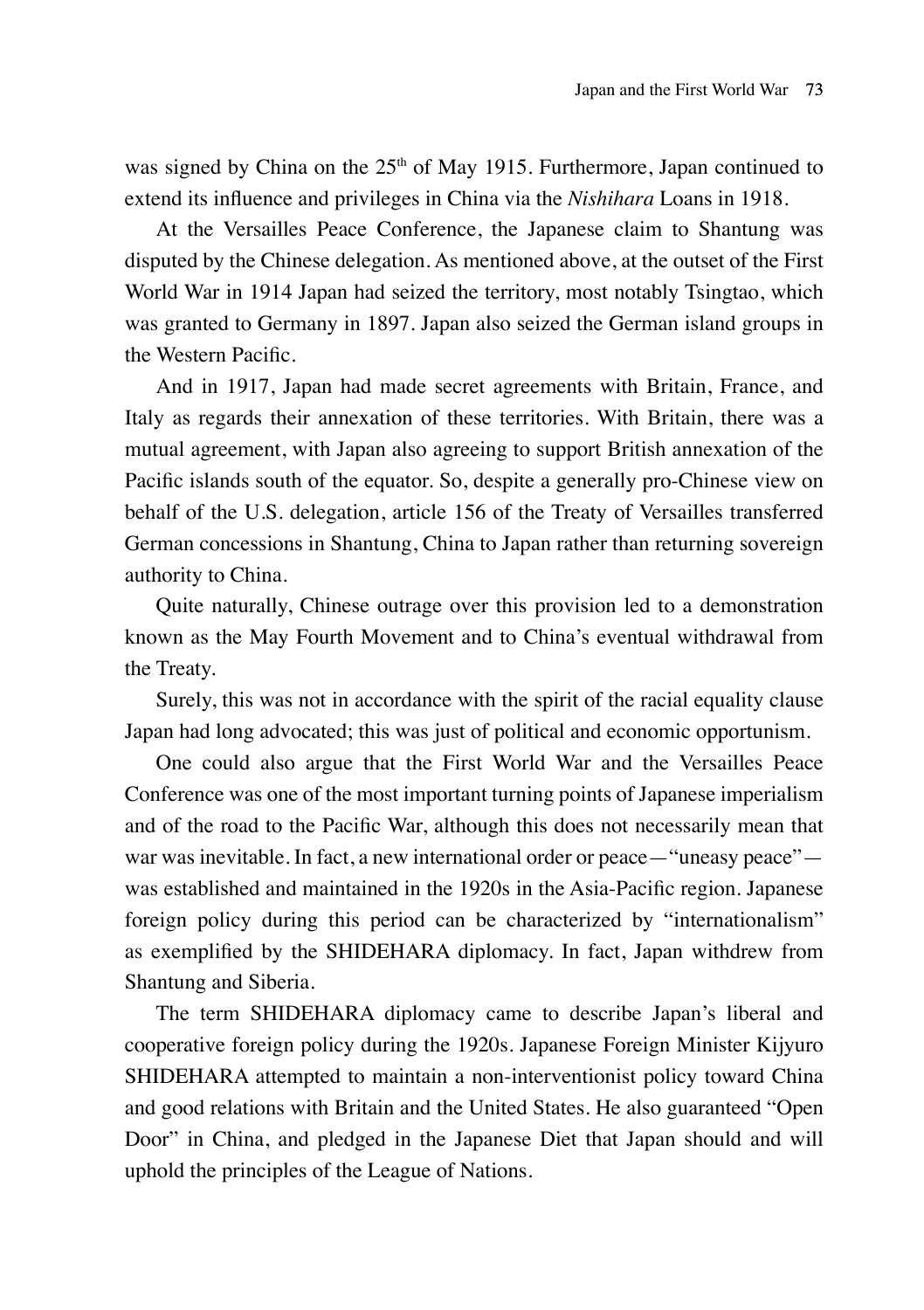At the same time, the naval balance in the Pacific was what concerned a majority of political as well as military leaders of Japan and the United States most. In fact, national strength was still measured by the number of capital ships in the 1920s. A naval race had already developed between the two countries, and Britain was in danger of lagging behind, especially in the Pacific.

In 1914 Britain had 29 capital ships, but only 2 in the Pacific (and 1 Australian Dreadnought cruiser), Japan had 4 capital ships and 1 Dreadnought cruiser, all in the Pacific, and the United States had 10 capital ships with only 1 in the Pacific. However, by 1918, British overall strength was 30, and Japan and the United States 16 each. By then, for the British to counter either Japan or the United States in the Pacific, they would always need one as an ally against the other.

This led to the Washington Naval Treaty (Five-Power Treaty), the Nine-Power Treaty, and the Four-Power Treaty. The latter would lead to the termination of the Anglo-Japanese Alliance in 1923, by which the Japanese felt "betrayed" by the British.

In the "Washington Treaty System," equivalent to the Versailles treaty system in the Asia-Pacific region, major powers including Japan, the United States, Britain, France, and Italy confirmed the territorial integrity of China and the territorial *status quo* in the Pacific. They guaranteed they would consult before acting, but not aid each other mandatorily, and set fleet sizes in a ratio of 5:5:3 for Britain, the United States, and Japan.

These meant fleet reductions and also that the United States and Britain, as two-ocean navies, would need to combine their forces to counter Japan's oneocean strength in the Pacific. But the Japanese were not satisfied with the ratio at all.

Towards the end of the 1920s, SHIDEHARA's cooperative approach was criticized as "weak-kneed," and Japan opted for "Positive Diplomacy" in the 1930s, emphasizing its special interests in East Asia. Japan also began to claim that Manchuria was separate from China, keeping out the Chinese nationalists as well as communists.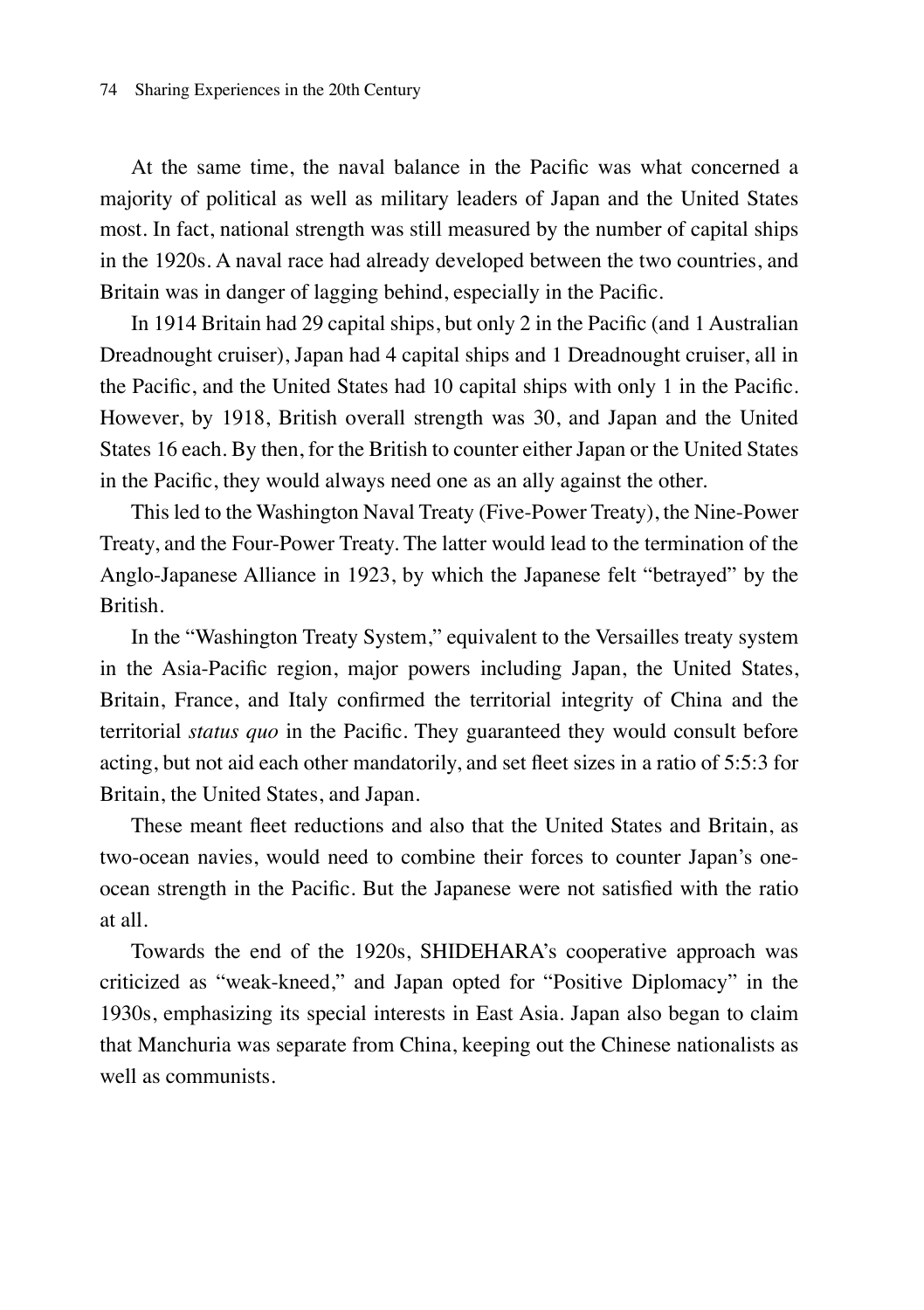## **Conclusion**

Having said this, however, the "Washington Treaty System" of the 1920s was a qualified success for all of the parties which established peace—albeit uneasy in the Asia-Pacific region for another ten years.

As far as the Japanese foreign policy towards China and the United States was concerned, however, Sino-Japanese relations were never to be improved and the conflict between Japan and the United States over China led the two countries into a collision course in the 1930s.

Presumably it was after the First World War that Japan started more proactive and aggressive foreign policies although they were still within the framework of the "Washington Treaty System." But after 1931, the year of the Manchurian Crisis, Japan commenced its own way of empire building, which was quite different from Western Powers'.

This can be seen as confirming the division of Japan's formal empire in Taiwan and Korea and its informal empire and sphere of influence in Manchuria and the treaty ports in China before the First World War. Though increased Japanese economic expansion, immigration, and special privileges in Manchuria seemed to threaten the policy of "Open Door" in China, it was not until the Chinese Revolution of 1911 and the outbreak of the First World War of 1914 that Japanese imperialism began to take on a different character in response to the breakdown of central authority in China and the inability of Western powers to intervene to protect their interests.

Japan's goal in the early stage of its imperialism was the revision of the "unequal treaties" and the establishment of Japan as an equal status among Western powers. These goals were accomplished before the First World War.

And the study of Japanese imperialism after the First World War leads us to a completely different picture, and the Twenty-one Demands and the occupation of the German island groups in the Western Pacific, representing Japan's desire for northern advance and southern advance respectively, mark a second stage of Japanese imperialism.

Especially after the 1930s, Japan challenged the new international order or peace—the "Washington Treaty System"—and tried to establish yet another international order—"New Order in East Asia"—by its own initiatives.